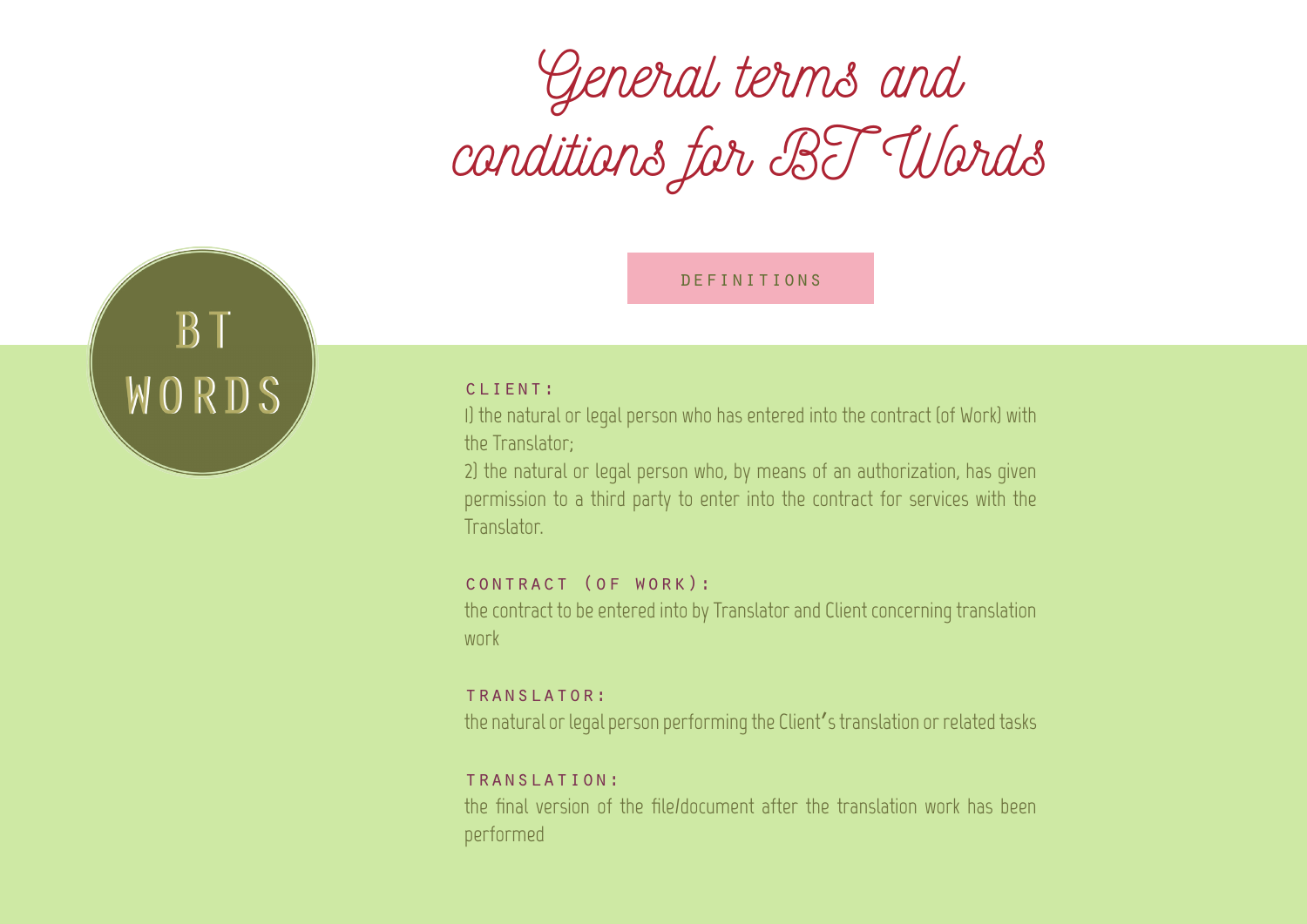*Article 1*

*Article 2*

# applicability of Terms and Conditions

1.1 These General Terms and Conditions apply to all quotations made by the Translator and all contracts between B T Words (hereinafter referred to as "the Translator") and the Client.

1.2 The Translator declares these Terms and Conditions applicable to each quotation and/or contract she enters into with the Client.

1.3 With regard to the performance of the Work, the Translator is allowed to engage the services of her employees or third parties, in which event the Translator exercises due care and diligence.

1.4 If at any time one or more provisions of these General Terms and Conditions become void or voidable, whether in part or in full, the rest of these General Terms and Conditions remain in place. In this event, the Translator and the Client will agree on the replacement of the void or voidable provisions by new provisions, while retaining the purpose and scope of the original provisions as much as possible.

1.5 If there is anything unclear or contentious about the interpretation of any of the provisions in these General Terms and Conditions, then the interpretation will be made in accordance with the spirit of these provisions.

1.6 If a situation arises between parties that has not been provided for in these General Terms and Conditions, this situation will be judged in accordance with the spirit of these General Terms and Conditions.

1.7 If the Translator does not insist on the strict observance of these General Terms and Conditions at all times, this does not mean that the provisions concerned have become inapplicable or that, in other cases, the Translator has in any way relinquished the right to insist on the strict observance of the provisions of these General Terms and Conditions.

quotations,contract formation

2.1 All quotations and estimates made by the Translator are without obligation.

2.2 Contract formation takes place by the Client's written acceptance of the quotation, or by the Translator's acceptance of the Work commissioned to her by the Client. The Translator gives a detailed description of how the source material is to be submitted and within what time frame(s) the source material must be in the Translator's possession.

2.3 If, for quotation purposes, the Translator has not been able to examine the complete text of the Work within five (5) working days after the quotation date, she may still revoke the quotation and/or the lead times after the Work/quotation has been accepted. The aforementioned stipulation also applies if the files/documents submitted by the Client do not comply with the specifications of the source materials as referred to in Article 2.2.

2.4 If the Client accepts the submitted quotation under the condition of one or more modifications, then a new quotation will have to be submitted. If, in this event, no new quotation is submitted, no new contract formation takes place.

2.5 A combined quotation does not oblige the Translator to perform part of the Work at a pro rata quotation price. Previously submitted quotations do not automatically apply to future work.

2.6 The Translator cannot be held to his quotation, if that quotation, or part of it, contains an obvious mistake or clerical error.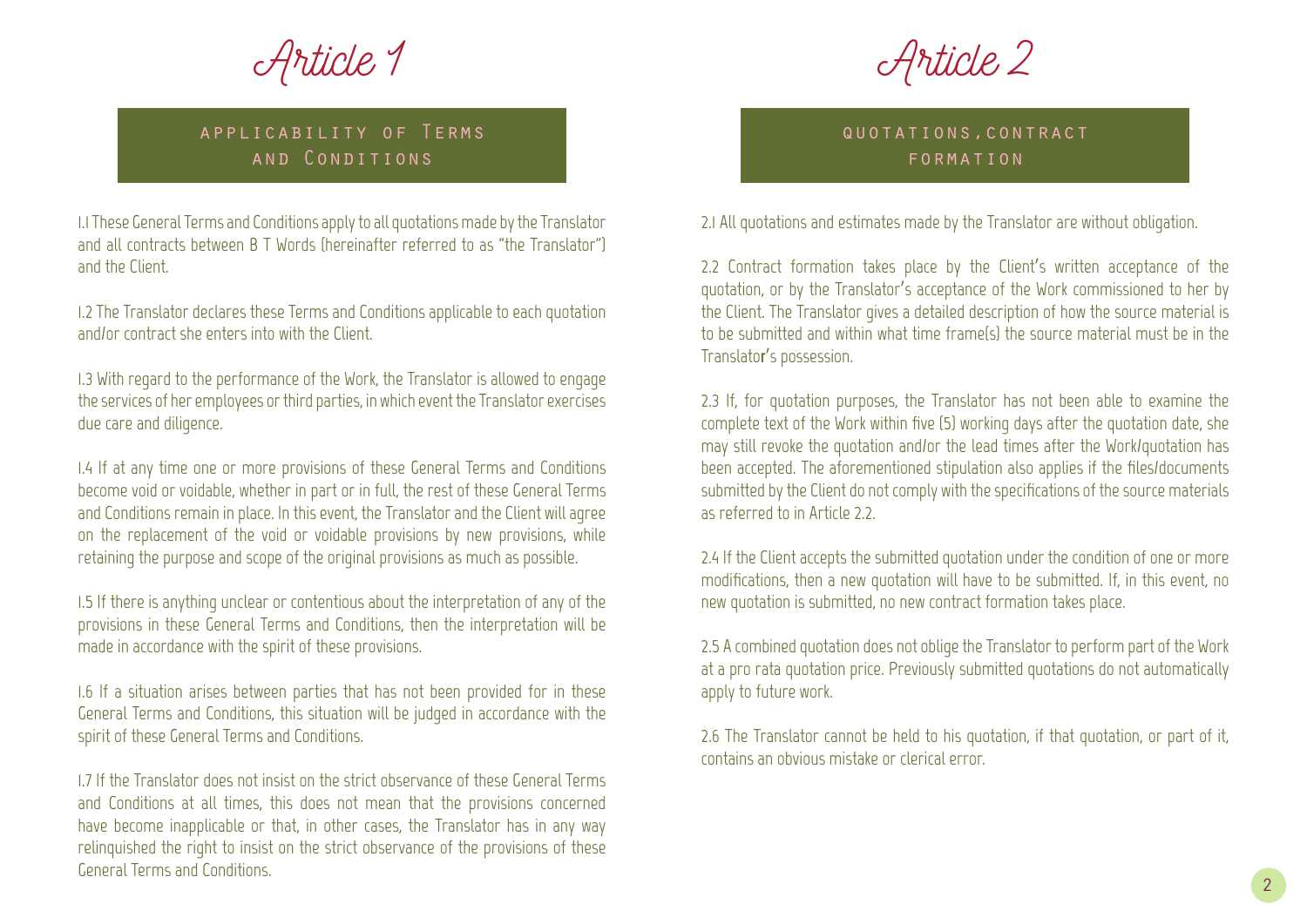*Article 3*

# Changes or Cancellations

3.1 If the Client modifies the Work after formation of the contract, the Translator is entitled to adjust the lead time and/or fee, or reject the Work. Any work already done will be assessed in mutual consultation and in accordance with the principles of reasonableness and fairness.

3.2 If the Client cancels the Work commissioned, he/she has to pay for that part of the Work that has already been done as well as pay an amount of compensation, at an hourly rate, for any research done with respect to the remaining part of the Work.

3.3 If the Translator has reserved time for the performance of a work that has subsequently been cancelled, and is no longer able to use this time for other work, the Client shall pay the Translator 50% of the fee for the portion of the Work that has not been done.



# performance of the work and confidentiality

4.1 The Translator undertakes to perform the Work to the best of her knowledge, ability, and expertise, keeping in mind the Client's stated purpose of the translation.

4.2 The Translator keeps all information provided by the Client strictly confidential. The Translator's employees and/or third parties engaged in the execution of the contract are bound to confidentiality.

4.3 Unless it has been expressly stipulated otherwise, the Translator is authorized to have the Work (partly) performed by a third party, without prejudicing her responsibility for observing confidentiality and for the proper performance of the **Work** 

4.4 The Translator may enter into a written contract with the Client for the purpose of completing the Work in stages and for the separate submission of invoices for (each) stage of the Work completed.

4.5 If the Work is performed in stages, the Translator may suspend the completion of portions of the Work belonging to subsequent stages until the Client has approved in writing the Work already completed.

4.6 The Translator cannot vouch for the correctness of the information supplied by the Client and does not accept any liability for damage and/or loss, of whatever nature, caused by the use of the information supplied.

4.7 If the Client defaults on the proper observance of whatever obligation he/she has entered into with the Translator, the Client will be liable for any damage and/or loss caused to the Translator, whether directly or indirectly.

4.8 If, during the execution of the contract, it appears that, for its proper execution, some modification or addition to the contract is required, the parties will modify the contract in a timely manner and by mutual consultation. As a result, the price initially agreed on may be raised or lowered. If such situations occur, the Translator will submit a cost estimate whenever possible. By modifying the contract, the initially quoted price may be changed.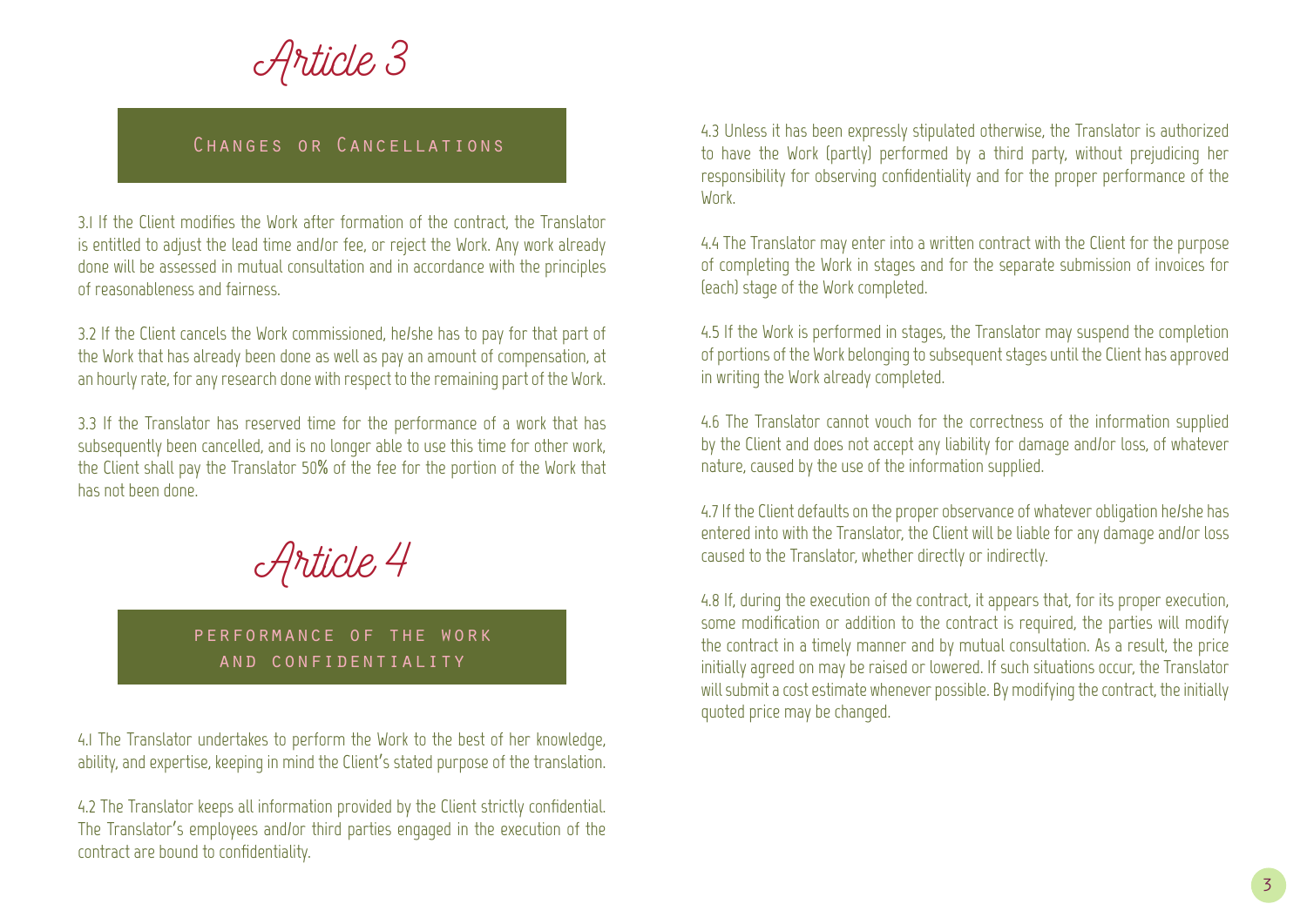*Article 5*

# intellectual property

5.1 Unless expressly stated otherwise in writing, the Translator reserves the copyright on translations and other texts produced by the Translator.

5.2 If, for the execution of the contract, the Translator acquires knowledge about how to translate certain words/terminology, she has the right to use this knowledge for other purposes, or for the performance of other Work. All this on the understanding that the Translator does not thereby prejudice her duty of confidentiality regarding the Client.

5.3 The Client indemnifies the Translator against any claim by a third party regarding an alleged infringement of proprietary rights, patent rights, copyrights, or other intellectual property rights in connection with the execution of the contract.

*Article 6*

#### termination

6.1 The Translator has the right to terminate the contract in full or in part if the Client defaults on his/her obligations, goes into liquidation, applies for a moratorium, is subject to a petition for insolvency, or fully or partially terminates or dissolves his/ her business.

6.2 If it becomes apparent after formation of the contract that performance of the

Work cannot reasonably be accomplished, and if this non-performance is due to the information provided by the Client, the Translator is authorized to terminate the contract or, as the case may be, charge extra costs for the work not included in the quotation. The above also applies if, in the execution of the contract, it emerges that the information provided by the Client at the time of contract formation is fundamentally different from what is provided during the execution of the contract.

6.3 A termination of the contract as referred to in articles 6.1 and 6.2 does not discharge the Client from his/her obligation to pay for the work already completed by the Translator.



#### complaints and disputes

7.1 The Client notifies the Translator in writing of any complaints concerning the work delivered as soon as possible within ten (10) working days after delivery. Lodging a complaint does not release the Client from his/her obligation to pay for the work delivered.

7.2 If the complaint is well-founded, the Translator will improve or replace the delivered work within a reasonable period of time or, if the Translator cannot reasonably comply with this requirement, she will grant a price reduction.

7.3 If the Client and the Translator cannot resolve the complaint within a reasonable period of time, the dispute is submitted to a civil court of law.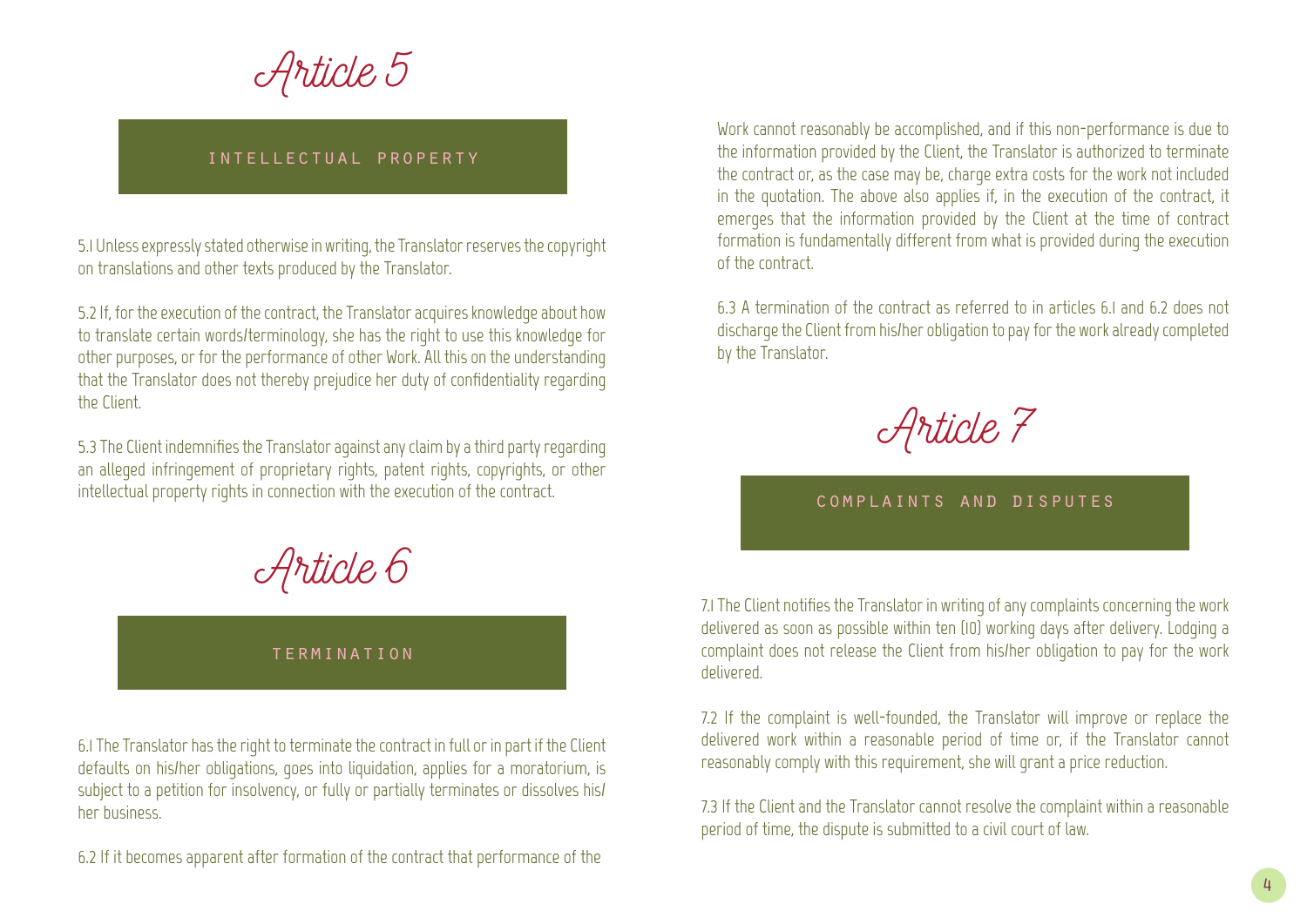7.4 The Client's right to lodge a complaint becomes void if the Client has revised the work himself/herself or has ordered a third party to revise it without the Translator's written permission and subsequently publishes this revision or, as the case may be, has it printed.

7.5 If the civil court establishes that the complaint is unfounded, the costs made by the Translator as a result of it, including the costs of research, are chargeable to the Client.

*Article 8*

# lead time and date of delivery

8.1 Unless expressly stipulated otherwise, the agreed lead time is an estimate. As soon as it becomes apparent to the Translator that the agreed delivery date is not feasible, the Translator is obliged to notify the Client without delay.

8.2 In the event of an attributable failure to meet the agreed lead time, the Client has the right to terminate the contract unilaterally if he/she cannot, within reason, be expected to wait for its completion any longer.

8.3 Delivery is considered to have taken place at the time of personal delivery or dispatch by regular mail, courier, or electronic mail.

8.4 Delivery of documents via electronic mail is considered to have taken place at the time when the medium confirms the dispatch.

*Article 9*

#### fee and payment

9.1 In principle, the Translator's fee is based on a per-word rate. A fee may occasionally be charged on the basis of an hourly rate. In addition to a fee, the Translator may charge the Client for any disbursements related to the performance of the Work.

9.2 Unless expressly agreed otherwise, the agreed fee is exclusive of value-added tax (sales tax).

9.3 If the Translator and Client agree on a fixed fee or price, the Translator nevertheless has the right to increase this fee or price if this increase is caused by an event as referred to in Article 4.8, by a statutory or regulatory power or obligation, by wage rises and the like, or by anything else that could not be reasonably foreseen at the time of entering into the contract. In this event, the Client has the right to terminate the contract, unless the parties accept a new fee or price after mutual consultation.

9.4 Accounts should be settled within thirty (30) days of the invoice date, in the currency specified in the invoice. After the thirty (30)-day period has expired, the Client will be in default immediately and without further notice of default, in which case the Client owes the statutory interest from the due date to the moment of full settlement.

9.5 If the Client is in default or non-compliant, then all reasonable costs incurred for obtaining a settlement in or out of court shall be for the Client's account. Extrajudicial collection costs are calculated on the basis of the generally accepted debt collection rates in the Netherlands. The payable debt collection costs are subject to (statutory) interest rates.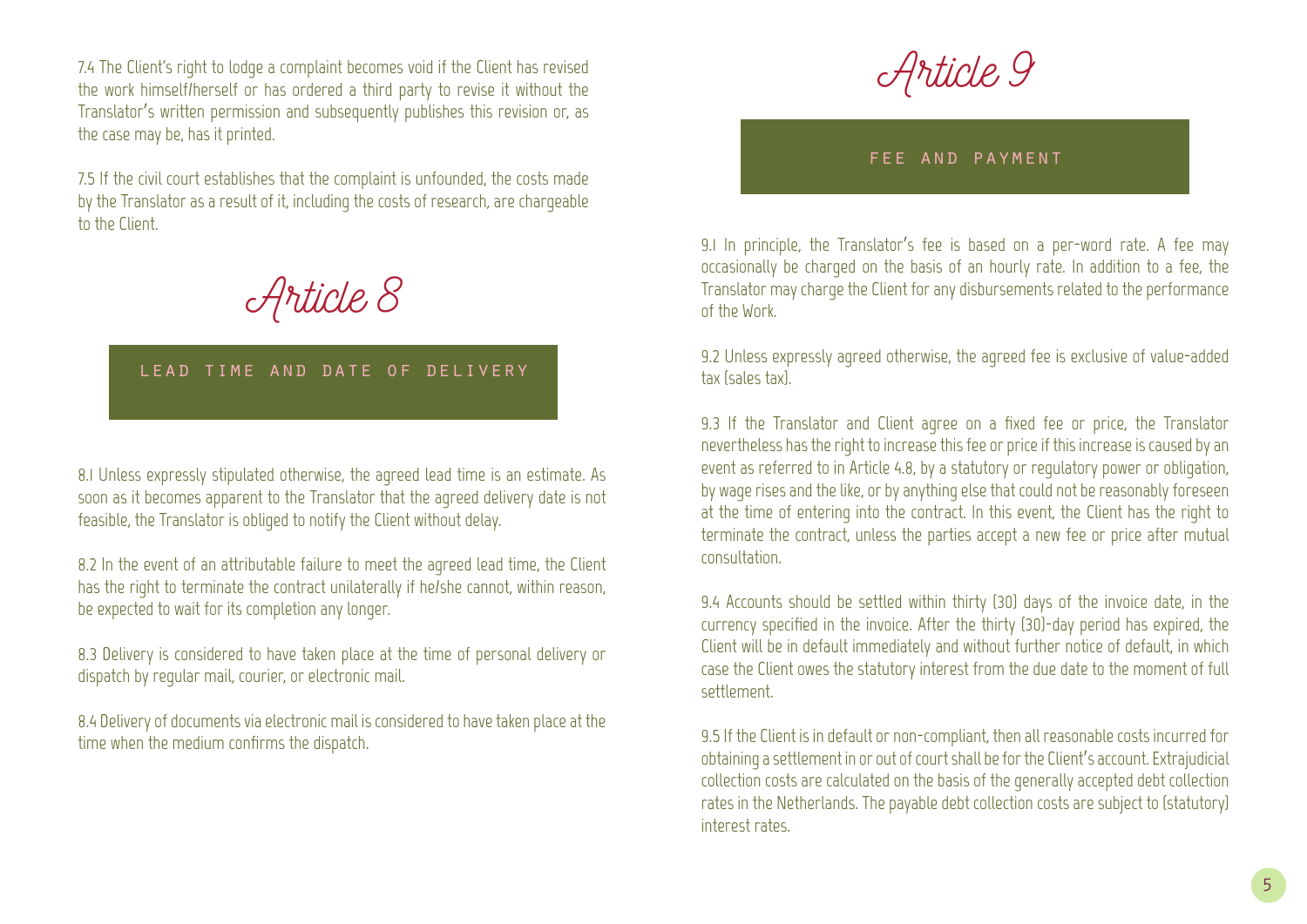9.6 The Client does not have the right to set off the amount he/she owes the Translator. Objections against the invoiced amount do not suspend the payment obligation.

*Article 10*

### liability and indemnity

10.1 The Translator is only responsible for damage and/or loss that is the direct and demonstrable result of an attributable breach on the Translator's part. The Translator is at no time liable for any other form of damage and/or loss, such as consequential loss, loss due to delay, or loss of profits. Where applicable, the Translator's liability is at all times limited to the invoice value, exclusive of valueadded tax (sales tax), of the Work concerned.

10.2 If the Translator is liable for any damage and/or loss incurred, the Translator's liability is limited to a sum equivalent to the invoice value, exclusive of value-added tax (sales tax), of the Work concerned.

10.3 Where applicable, the Translator's liability is at all times limited to the amount paid out under the Translator's insurance policy.

10.4 The Client indemnifies the Translator against all claims made by third parties who have incurred damage/loss in connection with the performance of the Work, if this damage/loss is attributable to a party other than the Translator. Furthermore, in so far as the Translator's liability exists on the basis of this Article, the Client will indemnify the Translator against all claims from third parties arising from the utilization of the work delivered.

*Article 11*

force majeure

11.1 In these Terms and Conditions, the meaning of the term "force majeure" includes what is meant by it in statutory law and case law, as well as all exterior causes, whether foreseeable or not, that are beyond the Translator's control and that prevent the Translator from meeting her obligations. Its meaning includes - but is not confined to - fire, accident, illness, strike, riot, war, government measures, prolonged power cuts, disrupted transfer, and terrorist threats.

11.2 During the period of force majeure, the Translator's obligations are suspended. If, due to force majeure, the Translator is unable to meet her obligations, both parties are authorized to terminate the contract, without any damages being required. However, the obligation to pay for work already performed remains in place. If the Client is the consumer, the power to suspend only applies in so far as this power is enforceable by law.

11.3 If, at the commencement of force majeure, the Translator has already met part of her obligations, or is only able to meet part of her obligations, the Translator has the right to send a separate invoice for the work performed so far, and the Client must pay this invoice as though it concerned a separate contract.